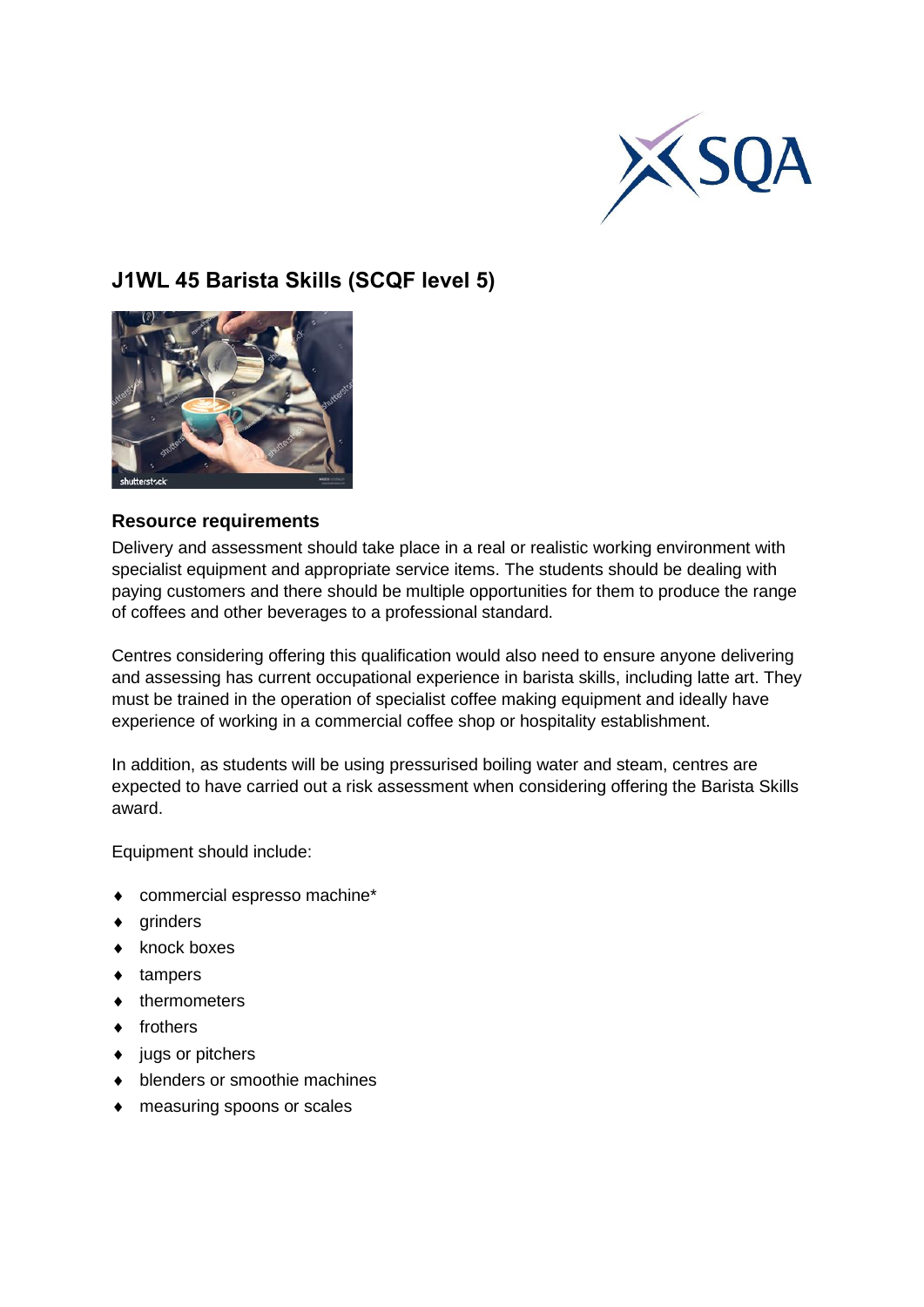# **\*Commercial espresso machine**





### **A commercial espresso machine would typically:**

- be made from durable materials that can withstand a lot of use
- $\bullet$  be plumbed in but, if not plumbed in, with a minimum tank capacity of 5 litres
- ◆ be semi-automatic
- include the following components:
	- a water pump (capable of delivering at least 9 bars of pressure)
	- a water circulation system and boiler
	- multiple group heads (although a smaller machine with a single group head would be acceptable)
	- portafilter(s)
	- pressure gauge
	- steam wand

#### **Service items should include:**

- crockery and glassware
- cafetières and/or coffee pots
- $\bullet$  tea pots
- $\bullet$  cutlery
- ◆ stencils
- ◆ napkins

#### **Stock items should include:**

- ◆ coffee beans
- ground coffee
- $\bullet$  teas
- $\bullet$  chai
- hot chocolate powder or syrup
- ◆ flavoured syrups
- milk/cream and milk substitutes
- ◆ sugar and sweeteners
- $\bullet$  fruit juices